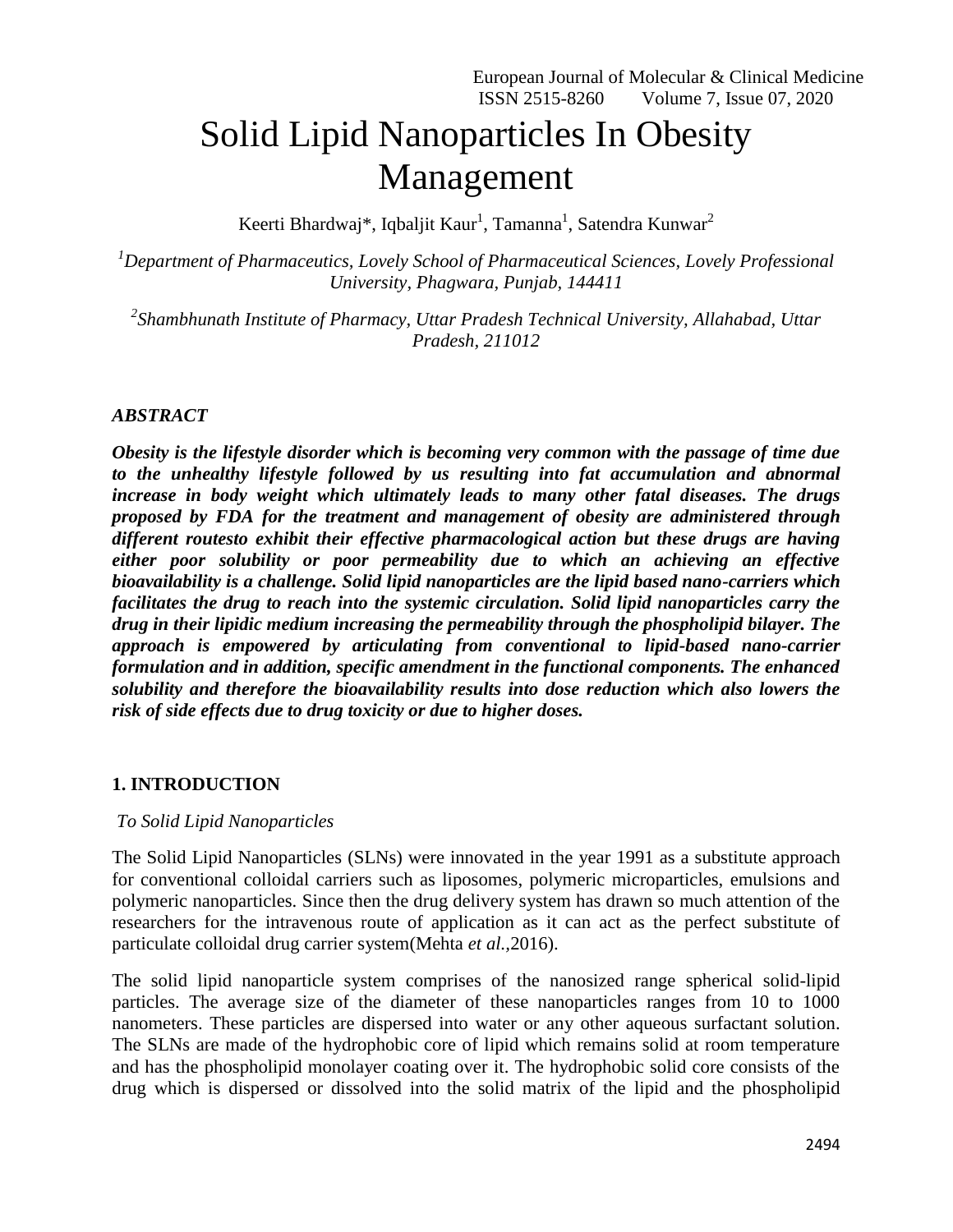hydrophobic chains gets embedded into this solid lipid matrix. This system has the capacity to carry both hydrophilic as well as hydrophobic drugs and diagnostics in itAnand *et al.,* 2017.

The solid lipid nanoparticles consist of the combined properties of fat emulsion, liposomes and polymeric nanoparticles. They possess several advantages such as non-toxic nature, better bioavailability, chemically stability from hydrolysis, biodegradability, coalescence, physical stability and efficient lipophilic drug carrier.The main difference between the liposomes and the lipid emulsion is that the basic structure of lipid emulsion consists of a neutral hydrophobic oil core covered with a amphiphilic lipid monolayer while the liposomes comprises of the amphiphilic phospholipid bilayer as outer covering and has aqueous chamber inside [Flegal *et al.,* 2010*;* Gasco *et al.,* 1993; Gohla *et al*., 2001] The solid lipid nanoparticles can be administered through many routes as shown in Fig. 2.1 and their *in-vivo* activity depends on these routes of administrations.



Fig. 2.1 Routes of administration of SLNs

### *Advantages of SLNs*

- SLNs exhibits much better stability and gives better scope of upgradability as than that of the liposomes
- The lipid matrix of the SLNs consists of the physiological lipid which lowers the risk of either acute or chronic toxicity.
- The SLNs possesses long term and high physical as well as chemical stability.
- The manufacturing of SLNs is comparatively easier than the preparation of bipolymeric nanoparticles.
- The SLNs have good control upon the release kinetics of the entrapped active component.
- SLNs are capable of improving the bioavailability of the incorporated bioactive compound.
- The solid lipid nanoparticles provide chemical stability to the labile encapsulated component.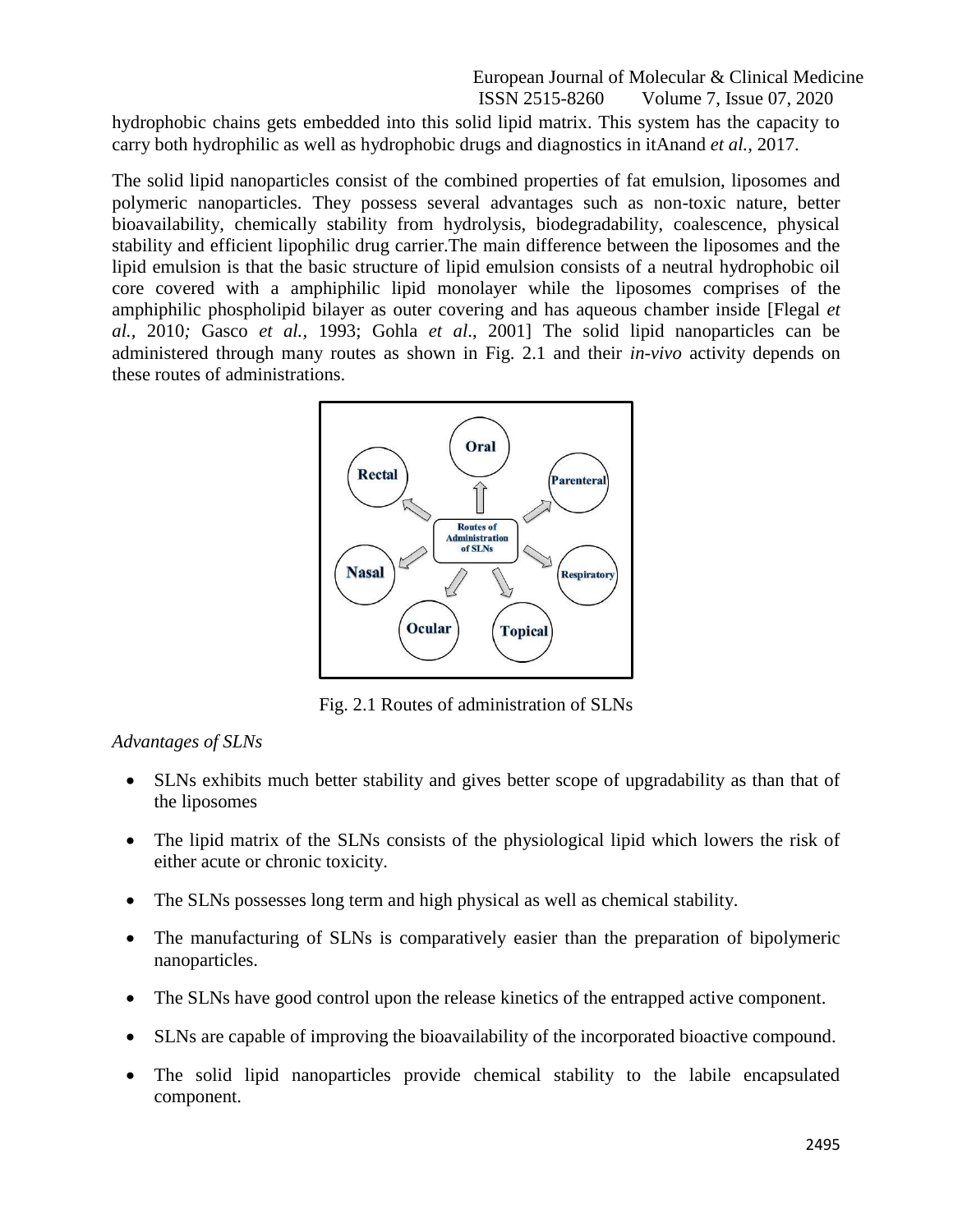- The solid lipid nanoparticles do not need any different raw materials than the emulsions. Therefore, they are easy and manageable to manufacture.
- The large-scale production of SLNs is possible.
- The functional compound of SLN can be achieved at higher concentrations.
- The solid lipid nanoparticles are suitable to undergo lyophilisation, if needed.

### *Methods of preparation of SLNs*

There are several production methods through which we can achieve the solid lipid nanoparticles at large scaleproduction [Shah*et al*., 2011; Shick*et al*., 1998; Shidhaye*et al*., 2008]. Some of these approaches which are adopted in this work are:

- High pressure homogenisation
- Hot high pressure homogenisation
- Cold high pressure homogenisation
- Microemulsion
- Ultrasonication
- Solvent evaporation

### **2. HIGH PRESSURE HOMOGENISATION**

High Pressure Homogenisation (HPH) is an influencial and reliable technique for the preparation of solid lipid nanoparticles. In this approach, the high-pressure homogenizers thrust the liqiuid at a very high pressure of 100-2000 bar through a slender gap of few microns range size. This elevates the fluid to very high velocity of more than 1000 Km/h at a small distance. The very high shear stress and cavitation forces produced by these conditions leads to the size reduction of particles till submicron range (Ahlin*et al.*, 19988).

At first, the HPH technique was adopted for the formulation of solid lipid nano-dispersions. However, the quality of the dispersion was often compromised due to the micro size range of the particles.

The HPH technique is carried out by two general approaches of hot high pressure homogenisation and cold high pressure homogenisation working on the same theory of mixing the drug into the bulk amount of meltedsolid lipid.

### *Hot High Pressure Homogenisation*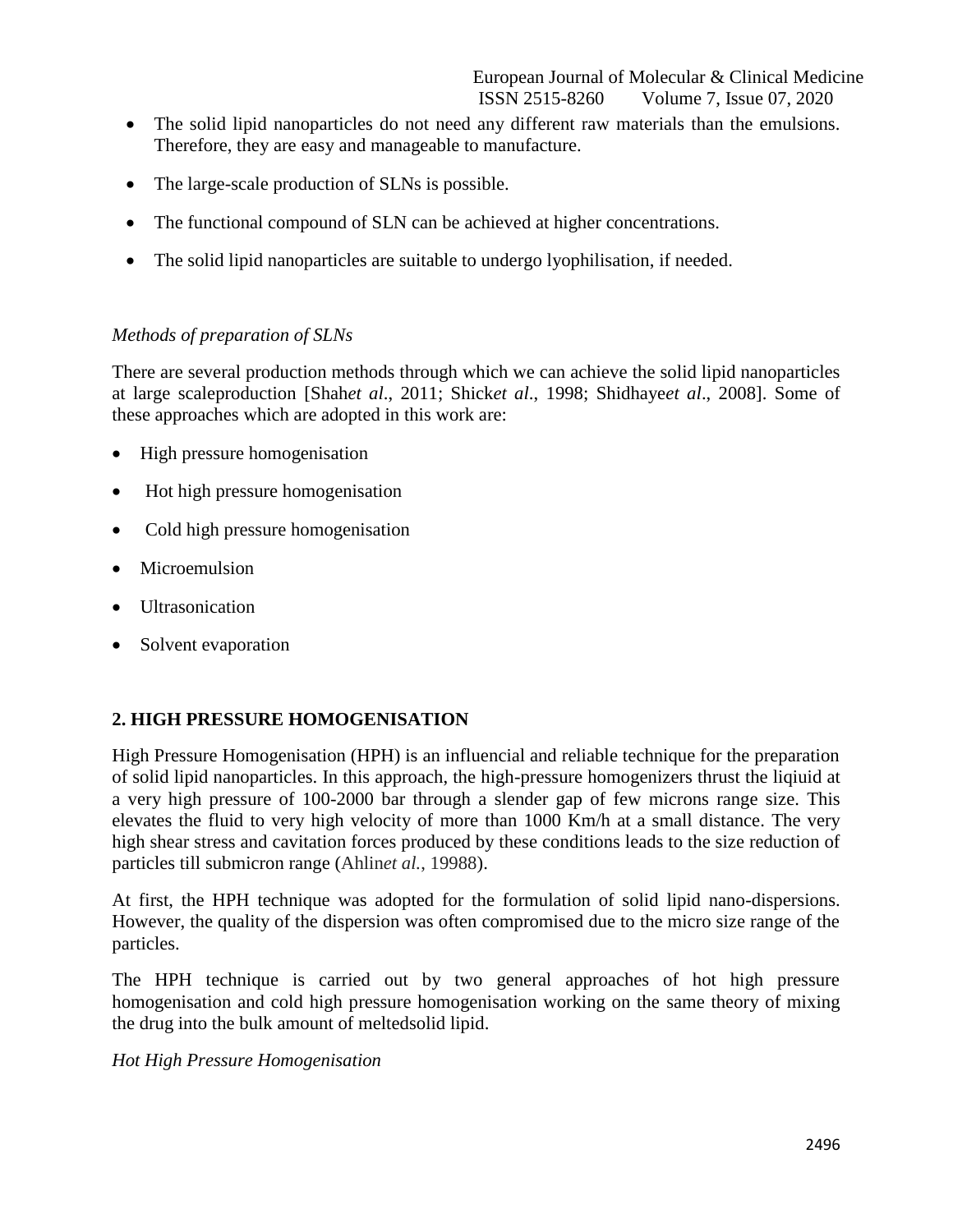

A preheated aqueous medium then mixed to the prepared drug-lipid mixture

The stirring is provided to form rough pre-emulsion

High pressure homogenisation is performed at a temperature higher than the lipid melting

point

## ∬

SLNs are formed after solidifying the nanoemulsion by cooling it at room temperature

The desired drug which is to be encapsulated into the nanostructured lipid carriers, was firstly dispersed or dissolved either into the melted lipid which was solid at the room temperature or into the mix of an oil and a solid lipid after melting. Now, in the process of hot homogenization,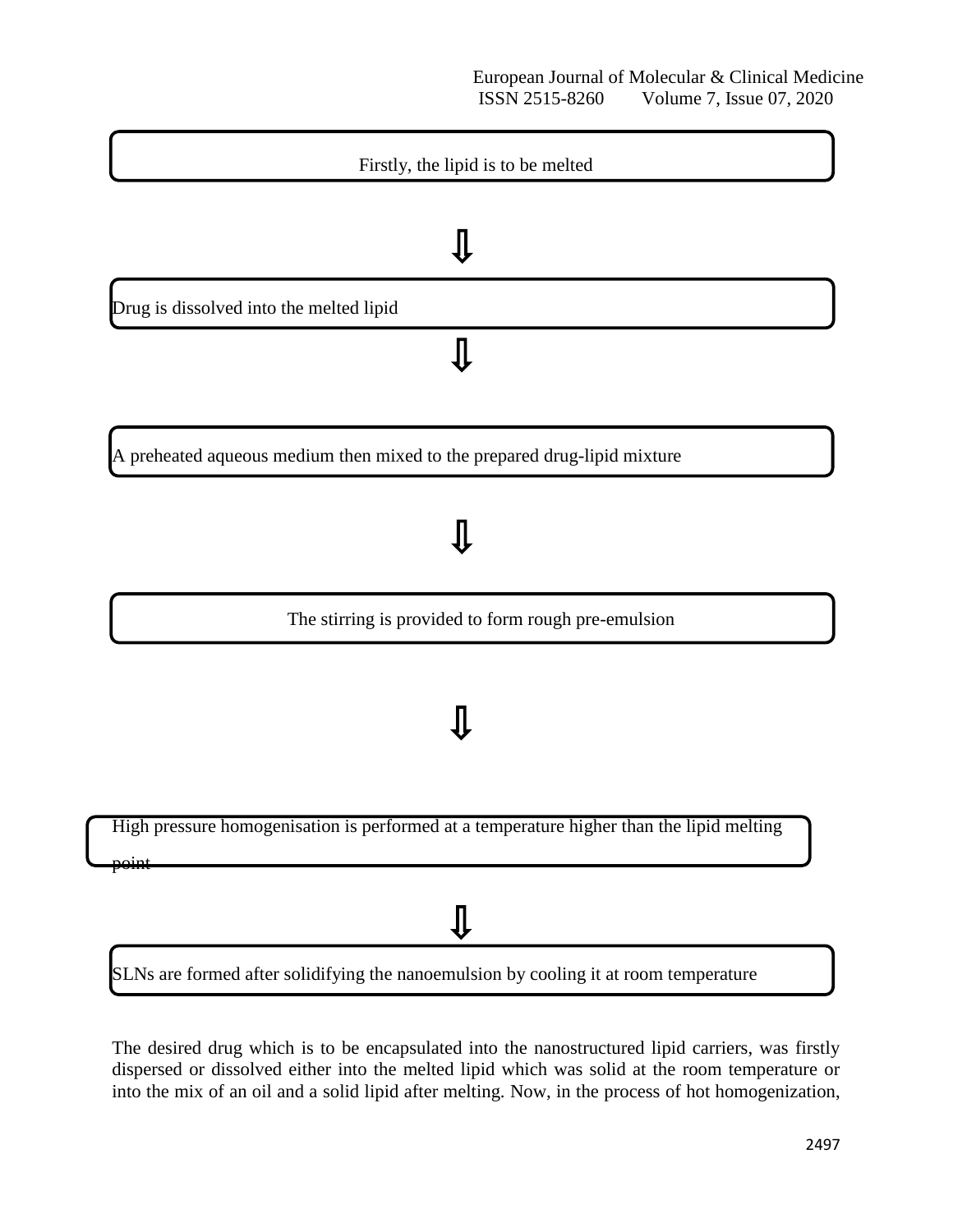the hot lipid melt having the dissolved drug would be dispersed into a hot surfactant solution with continuous and vigorous stirring. The temperature must be maintained  $5{\text -}10^{\degree}\text{C}$  more than the solid lipid melting point orthe melting point of whole lipid mix. Now this pre-emulsion should be treated under the high pressure homogenizer regulated to the temperature same as earlier and the rotations are adjusted at 500 bars for three rotations and at 800 bars for two rotations. The technique in mainly applied in case of hydrophobic and poorly soluble drugs. Since, the operating time and heat exposure time is short, some heat sensitive or thermolabile drugs can also be safely handled. But this techniques is not useful in case of hydrophilic drug incorporation into SLNs as the higher fraction of drug content in water at the time of homogenization will lead to low entrapment efficiency.

### *Cold High Pressure Homogenisation*

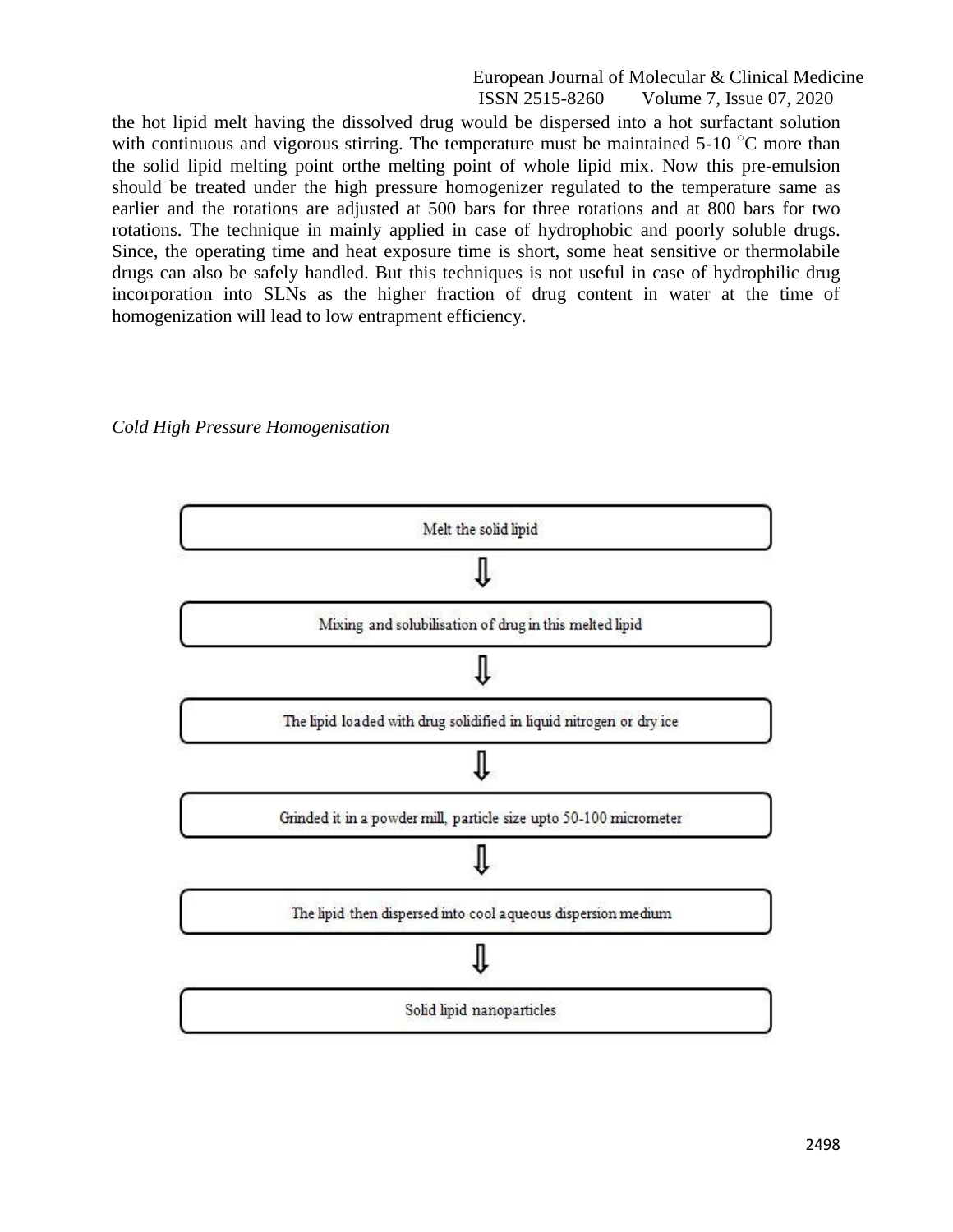The initial step of cold high pressure homogenization is nearly same as that of the hot high pressure homogenization, that is, dispersion or solubilisation of drug into the pre-melted solid lipid or to the mix of oil and a melted solid lipid. Dry ice is used to promptly cool the prepared mixture, liquid nitrogen may also be used in this aspect. The resulting solid product of SLN loaded with the drug was milled with the help of ball mill or mortar pestle up to the size of 50- 100 micron and these milled microparticles then added into the cool emulsifier solution. The makes the pre-suspension. Followed by pre-suspension which is exposed under the HPH at or below 25°C where the hollow point process gets introduced strongly on the pre-suspension and breaks the microparticles further to the desired solid lipid nanoparticles. This technique reduces the lipid melting and thus lowers the risk of drug loss of hydrophilic nature into the aqueous phase [Cavalli*etal.*, 2002; Ekambaram*et al.*, 2012; Eldem*etal.*, 1991]. A different approach can also be applied to ensure the minimum hydrophilic drug loss into the aqueous phase is by substituting the water with any other media for example, oil or PEG 600 in which the drug would be less soluble. The polydispersity index and particle size of product obtained from the cold HPH technique is more as that of the hot HPH technique. The cold HPH technique decreases the heat exposure time for the drug but does not avert it completely since the heat is applied for the melting of the solid lipid in the initial step as well as the high-pressure homogenization also generated heat during its vigorous cycles, that is,  $10{\text -}20^{\circ}$ C elevated temperature in each cycle. Mostly, 3-5 rotational cycles at 500-1500 bars are enough to produce desired solid lipid nanoparticles. Any increase in the number of rotational cycles or shear in homogenization may lead to the larger particle size of the product caused by the high kinetic energy among the particles [Parhi et al, 2010].

#### *Microemulsion based SLNs*

The principle of the technique depends upon the microemulsion dilution process. The microemulsion is composed of two different phases, that is, one inner phase and one outer phase (o/w microemulsions). An optically transparent mixture was prepared containing a fatty acid with low melting point such as stearic acid, an emulsifier like polysorbate 20, a co-emulsifier for example butanol and water. This mixture is then stirred continuously at  $65\text{-}70^{\circ}\text{C}$  temperature. Then this hot mixture is mixed into cold water having temperature  $2-3$ °C during stirring. The rapid change in the temperature helps in fast lipid crystallisation and prevents the risk of accumulation. The presence of lipid content in the microemulsion is comparatively less as that of the HPH formulations because of the dilution step.



The aqueous drug solution is added in the molten wax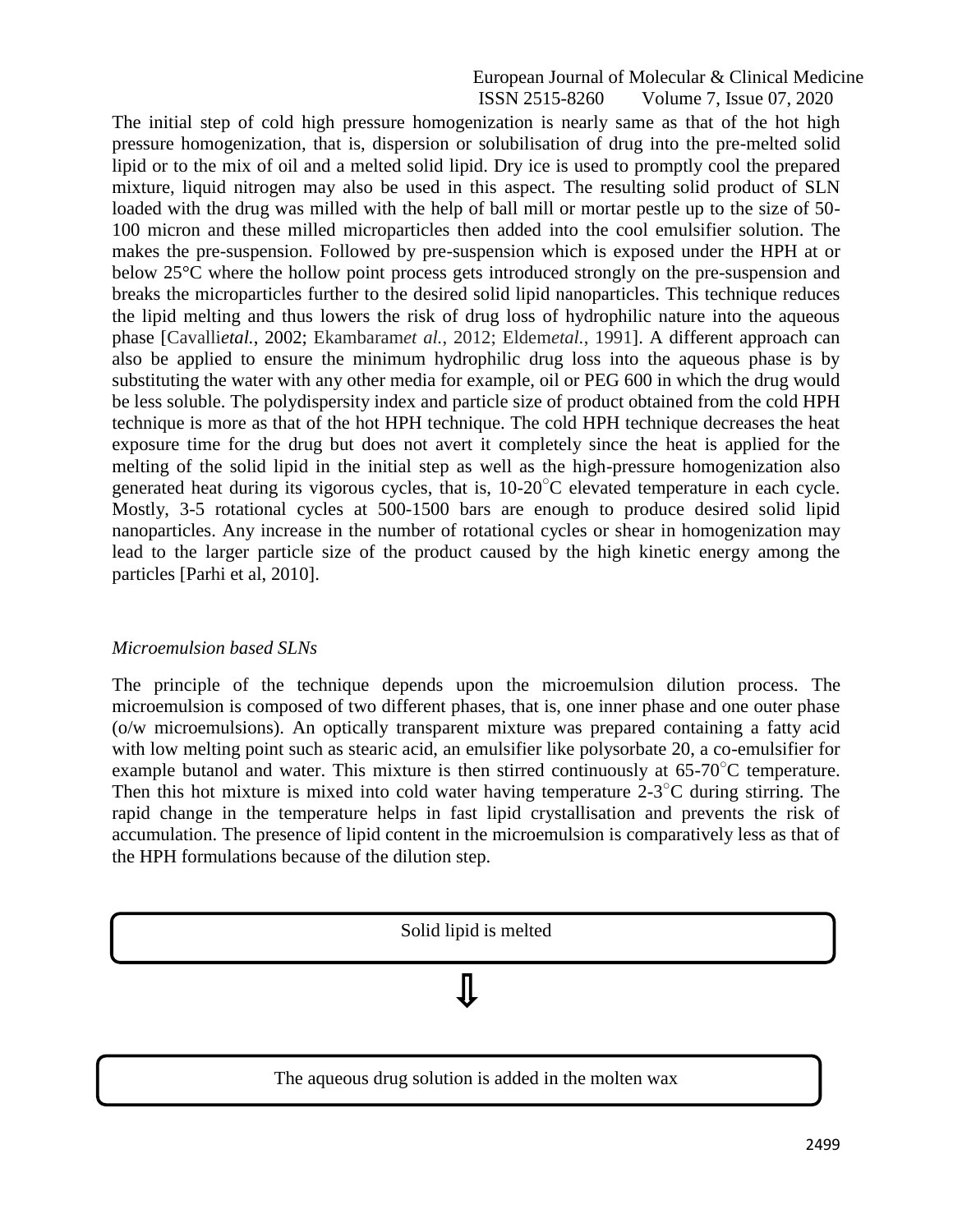# $\pmb{\mathbb{J}}$

The addition of surfactant and co-surfactant is at a temperature higher than melting point of solid lipid

# $\pmb{\mathbb{J}}$

Clear w/o microemulsion is obtained

### ⇩

It is then added to a solution mixture of water, surfactant and co-surfactant while stirring

# ∬

Lipid particle suspension is formed

### $\mathbf{\hat{u}}$

Washing is done by ultrafiltration system using dispersion medium

### $\overline{\psi}$

### Solid lipid nanoparticles are formed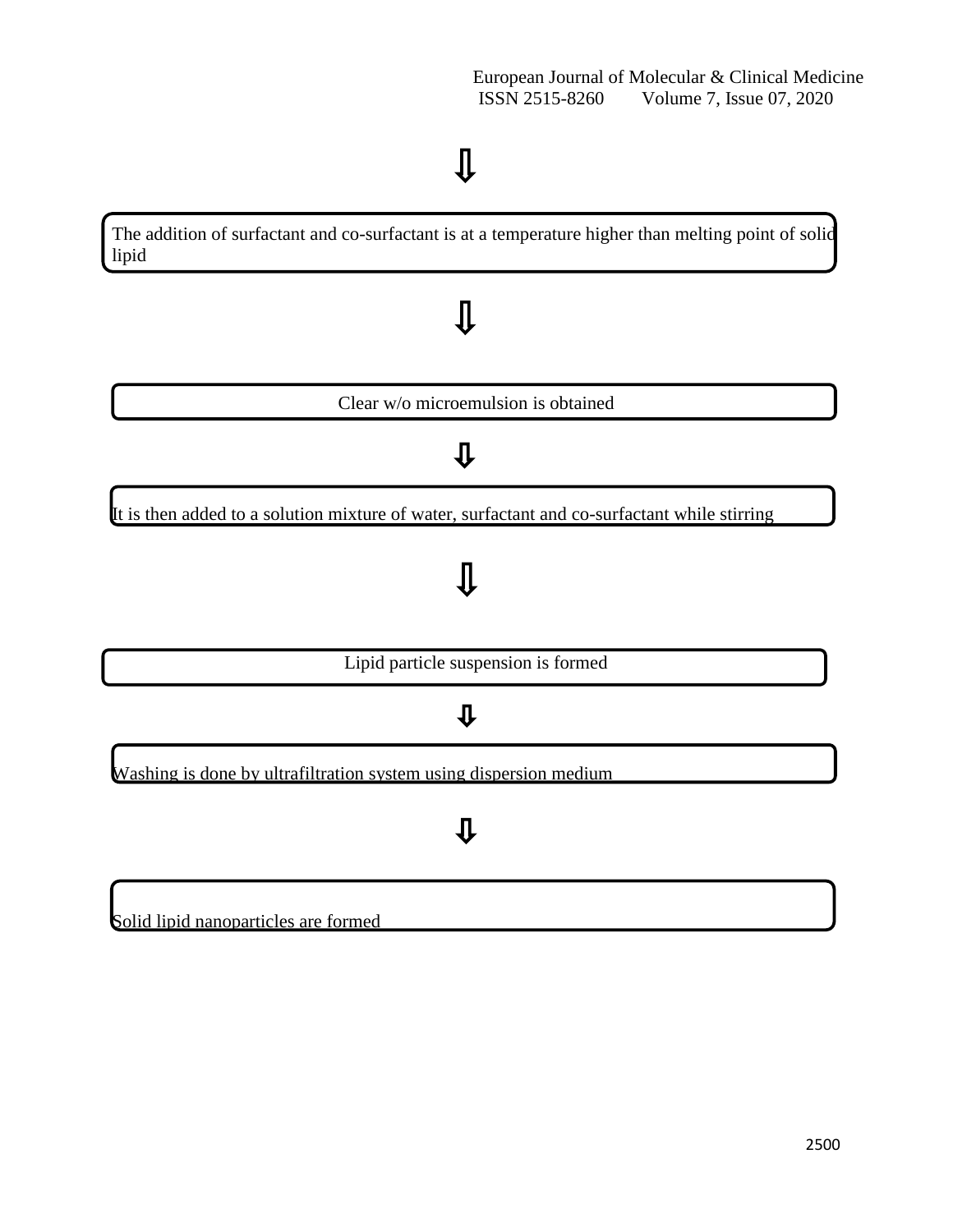### **3. ULTRASONICATION**

| The drug solution is added in the motten wax                      |
|-------------------------------------------------------------------|
|                                                                   |
| To the above mixture, heated surfactant solution is added         |
|                                                                   |
| Mixed with high shear mixing device at 15000rpm                   |
|                                                                   |
| Ultrasonicated with probe sonicator till desired size is obtained |
|                                                                   |
| Cooled al room temperature                                        |
|                                                                   |
| Solid lipid nanoparticles are obtained                            |

### **4. SOLVENT EVAPORATION**

The lipophilic drug and the hydrophobic material are mixed in a non-polar solvent like cyclohexane, chloroform, toluene etc. and then emulisified in a water phase during high speed homogenization. For the enhanced efficiency of the emulsification, the rough or coarse emulsion is passed through the micro fluidizer immediately [Jain *et al*.1997; Lander*et al.,* 2000; Lau*et al.*, 2006]. The organic solvent gets evaporated during stirring at reduced pressure and room temperature leads to lipid precipitates of SLNs.

| Drug and lipid dissolved in $H_2O$ immiscible solvent |
|-------------------------------------------------------|
|                                                       |

## $\pmb{\mathbb{J}}$

O/W emulsion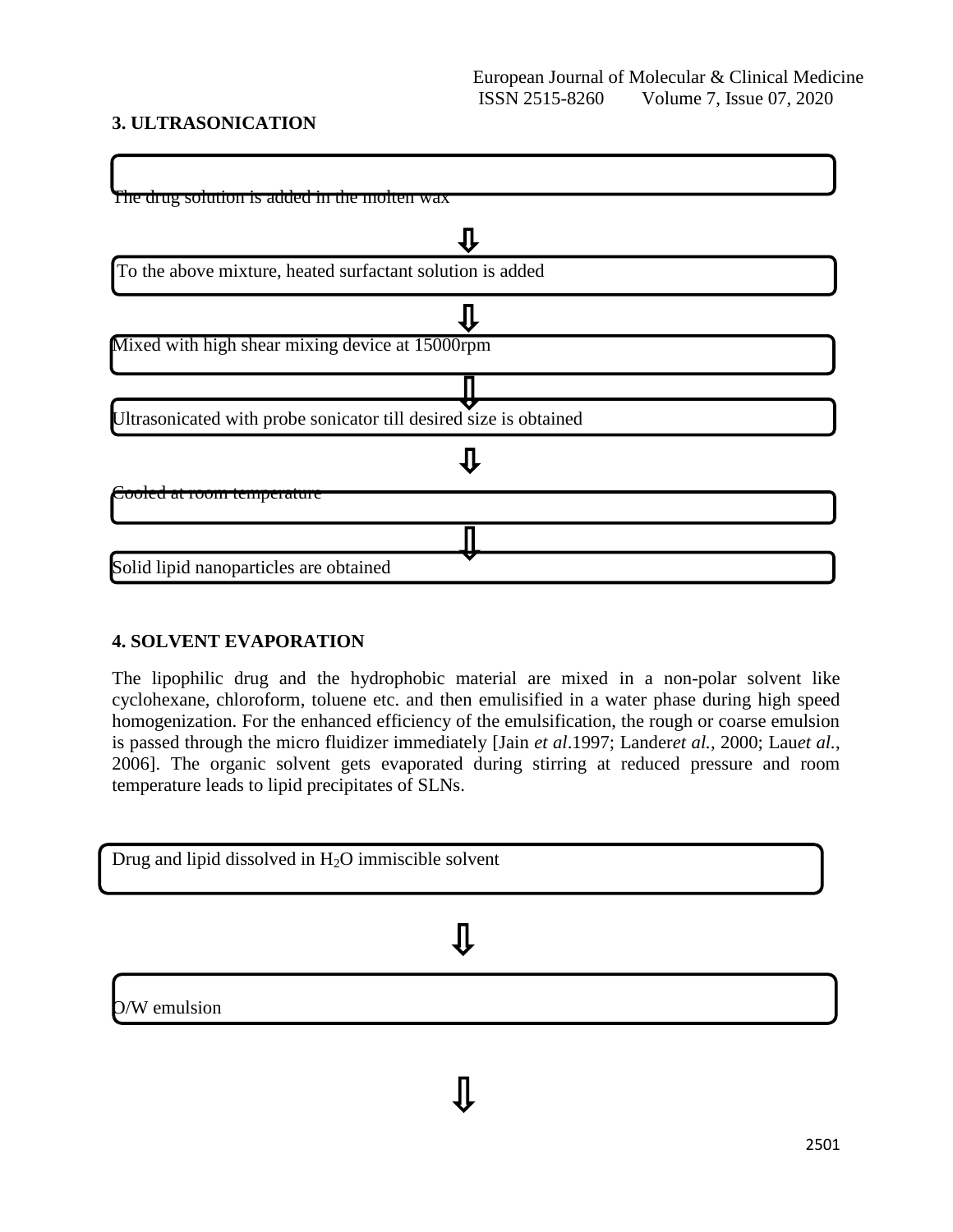Solvent gets evaporated and leaves behind the SLNs

### **5. OBESITY MANAGEMENT**

The common causes of obesity are:

- $\checkmark$  Excessive food intake
- $\checkmark$  Less or no physical activity
- Genetics: The genetic factor is one of the common obesity causes. Not much can be done regarding that other than regular exercise and controlled diet. The family history of hypothyroidism, diabetes, hypertension etc. may also result into obesity.
- $\checkmark$  High carbohydrate and fatty diet
- $\checkmark$  Medications: Some medications play significant role in weight gain such as diabetic treatments, steroid hormones, psychotropic medications, antihypertensive drugs, contraceptives, protease inhibitors and antihistamines. The drug-induced obesity comes with further risks of enrooting hyperlipidemia, hypertension, type II diabetes along with poor compliance to medications.
- $\checkmark$  Mental illness: Psychological factors like stress, depression, anxiety may results into eating disorders also known as stress eating or comfort eating which eventually displayed as obesity.
- $\checkmark$  Lifestyle: The modernized lifestyle with more mechanized work and ease of technology results in lesser physical activity. The availability of processed food in order to make things quick and easy, the consumptions of saturated fats and synthetic food has increased tremendously leading to deposition of body fat. Lack of sleep is also one of the lifestyle factors which affects the biological cycle of the body which when gets disturbed, in order to compensate the stress body tends to produce more and more body fat.
- $\checkmark$  Diseases: Diseases like hypothyroidism, polycystic ovary syndrome, Cushing's syndrome, insulin resistance etc. may also result in obesity.

The obesity and overweight issues are greatly preventable as well as reversible. Therefore, the obesity management is possible and effective. It primarily includes physical exercise and proper healthy diet. The diet programs alone can work for a short period of time and may result into weight loss but in the long run, maintaining it can be difficult (Aronne*et al.*,2003;Carafa*et al.*,2008). Hence, the combination of low calorie diet and regular exercise must carry out for the permanent weight loss effect.

In order to reduce weight, one can:

- $\checkmark$  Limit the intake of processed food and avoid having sugar and fats.
- $\checkmark$  Switch to vegetables and fruits instead. Consume legumes, nuts, whole grains, fibres; and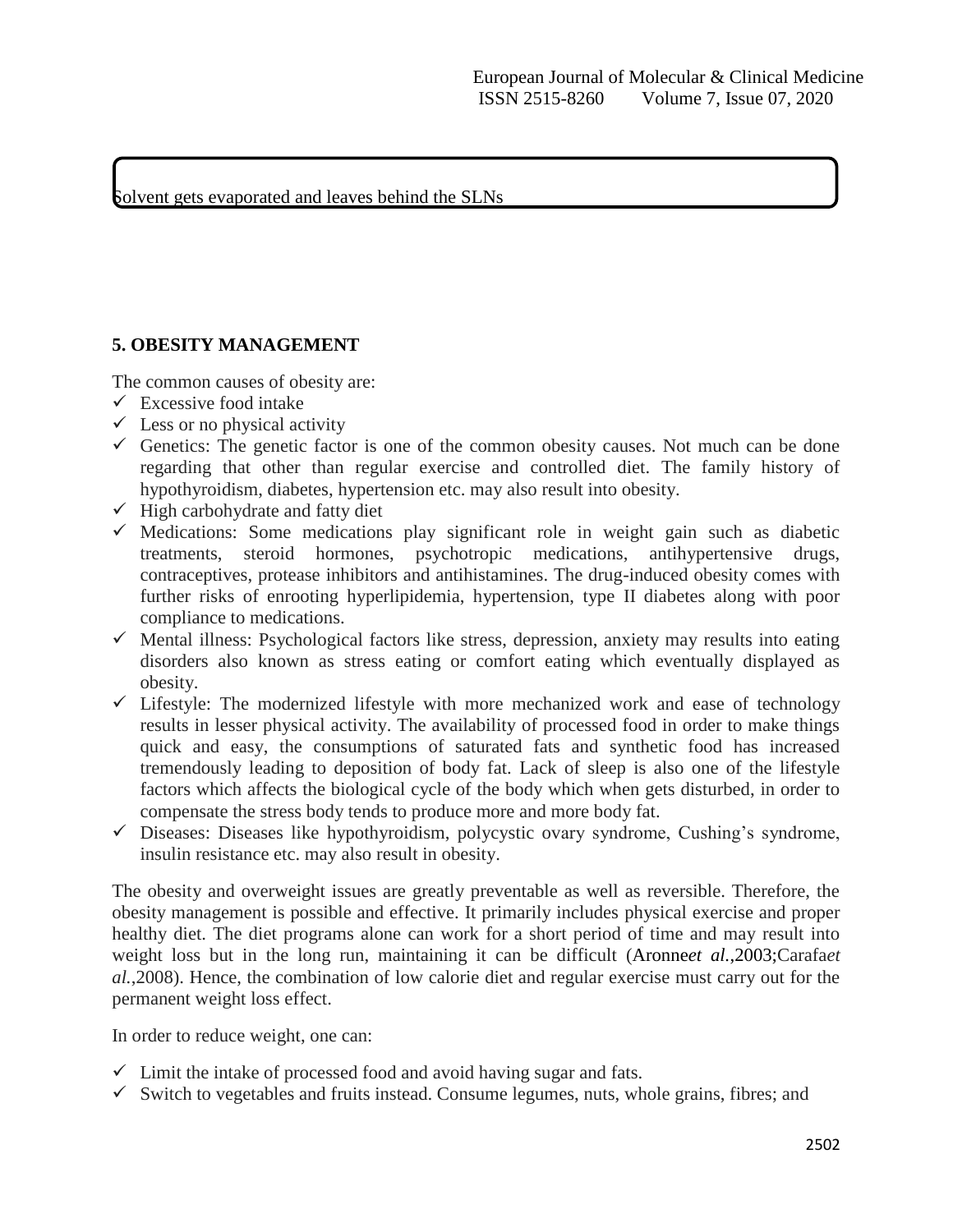- $\checkmark$  Engage one's self in regular exercise of at least 60 minutes for kids 150 minutes for an adult per week.
- $\checkmark$  Encourage yourself to opt for a scheduled day and get 7-8 hours of sleep every day to provide the much needed rest to the body.
- $\checkmark$  Try meditation to avoid stress and hypertension, especially those who suffers from depression and anxiety.

### **6. SOLID LIPID NANOPARTICLE FOR OBESITY MANAGEMENT**

The lipid nanoparticles made with the solid matrix have emerged as an efficient carrier of drug for the enhancement of oral bioavailability and GI absorption of many poorly soluble drugs, chiefly the lipophilic ones. This system can also be used for the sustained release and are being considered and studied for their abilities to deliver the drug orally. The lipids chosen for the nanoparticles preparations should be biocompatible, biodegradable as well as physiological which minimizes the risk of toxicity associated with the polymeric nanoparticles [\(Lin](http://www.sciencedirect.com/science/article/pii/S1021949817300522)*et al.,* 2017; Olbrich*et al.,* 2002; Pouton*et al.*, 2006). Along with that, the solid matrix results in the enhanced stability of the formulation as compared to other nano-carrier liquid preparations. Such nanoparticles preparations can be carried out using various techniques and it is easy to move up from lab scale production to industrial scale production during the process. It was observed that the solid lipid nanoparticles provide improved drug entrapment efficiency as well as bioavailability and oral absorption were also enhanced in the oral administration [Radte*et al*., 2005; Ramteke*et al.*, 2012; Schwarz*et al.*, 1994].

The drugs having problems related to their solubility and bioavailability are intended to be delivered through any novel delivery system to overcome the shortcomings and get the desired therapeutic effect on the body. The various techniques involved in enhancing the properties of drug involve precipitation, micronization, nanonization, and use of surfactants or drug coating.

Other than these conventional methods, active attempts are being made to upgrade the drug efficacy by encapsulating the drug into suitable nano carriers as drug delivery systems. The efficacious implementation of nanoparticles as drug delivery system depends on upon various factors such as penetration capacity of the system through a number of physiological as well as anatomical barriers, the sustained release of their constituents and their ability to remain stabilized in nanometer size range also [Siekmann*et al*., 1996; Speiser*et al.*, 1990; Yang*et al.*, 1999]. However, the shortage of the variety of safe polymers, which could get the regulatory approval along with the high cost of the available polymers have made it more difficult for the application in nanoparticles formulation for clinical medicines.

To conquer these limitations, lipid has been used in place of polymers to act as a delivery system, especially in case of lipophilic active constituents and these lipid-based nanoparticles are known as the Solid-Lipid Nanoparticles (SLNs) which are drawing more and more attention of the researchers.

The lipid matrix made in the SLNs are prepared by the physiologically tolerated fat content which results in the decrease in the potential risk of chronic or acute toxicity which can occur in case of polymeric nanoparticles. Therefore, it can be concluded that solid-lipid nanoparticles have the combined advantages of various delivery systems such as the low toxicity of liposomes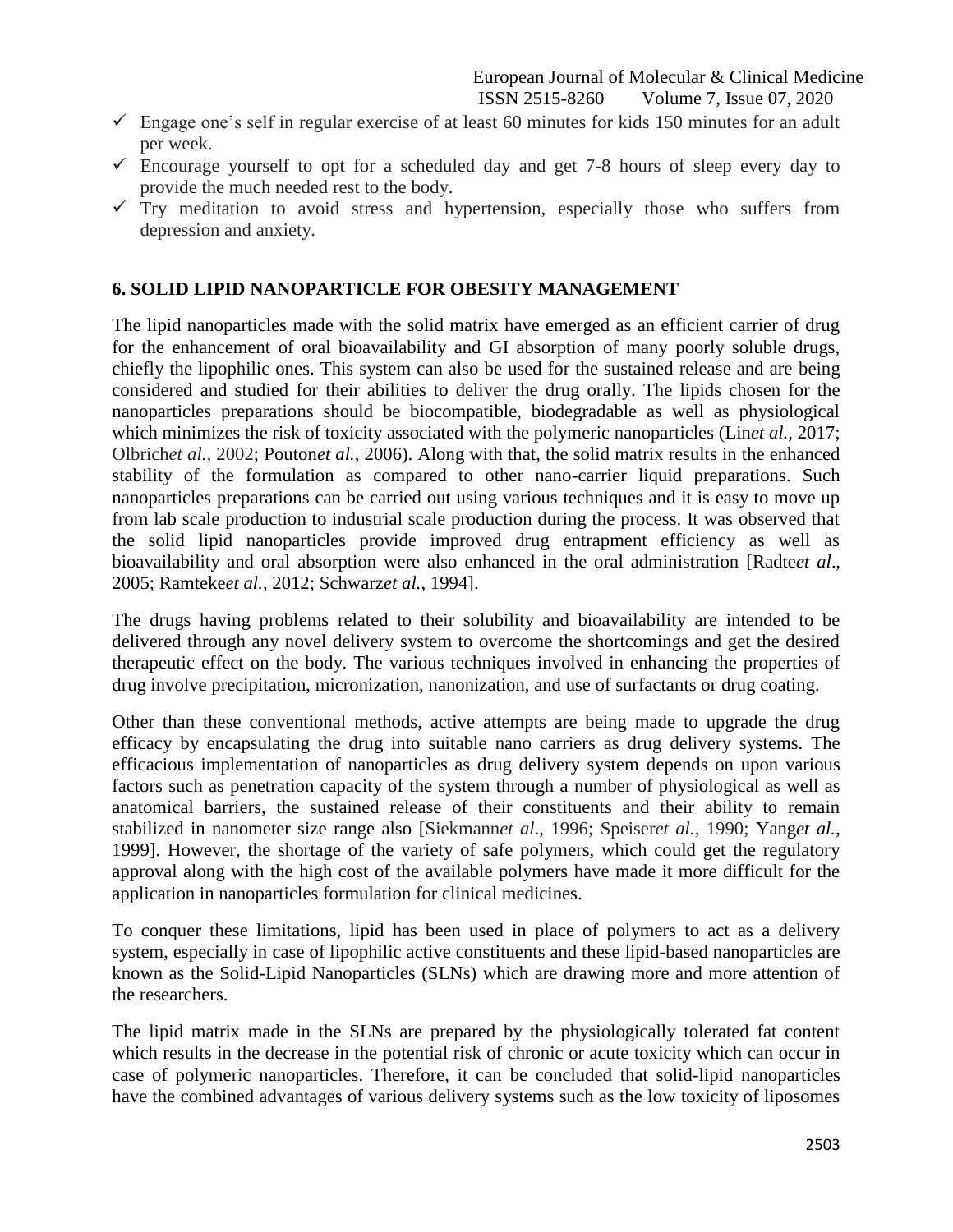and fatty emulsions and are capable of providing sustained release occurred because of the solid matrix just like the polymeric nanoparticles and can exhibit targeted drug delivery if administered parenterally.

### **7. CONCLUSION**

The SLNs are considered to be the favourable systems of drug delivery in advanced era of submicron-sized emulsions of lipid in which the solid lipid is being used in place of the liquid lipid (oil). These solid-lipid nanoparticles exhibit several properties like nano ranged size, larger surface area, increased drug loading and the interfacial interaction of phases. These systems have the capability to enhance the therapeutic performance of the pharmaceutically active materials.

#### **8. REFERENCES**

- [1] Ahlin, P., Kristl, J., & Šmid-Korbar, J. (1998). Optimization of procedure parameters and physical stability of solid lipid nanoparticles in dispersions. *Acta pharmaceutica*, *48*(4), 259-267.
- [2] Anand, A., Patience, A. A., Sharma, N., & Khurana, N. (2017). The present and future of pharmacotherapy of Alzheimer's disease: A comprehensive review. *European journal of pharmacology*, *815*, 364-375.
- [3] Aronne LJ., Segal KR., 2003. Weight gain in the treatment of mood disorders. J Clin Psychiatry. 64(Suppl 8),22–29.
- [4] Carafa, M., Marianecci, C., Salvatorelli, M., Di Marzio, L., Cerreto, F., Lucania, G., & Santucci, E. (2008). Formulations of retinyl palmitate included in solid lipid nanoparticles: characterization and influence on light-induced vitamin degradation. *Journal of Drug Delivery Science and Technology*, *18*(2), 119-124.
- [5] Cavalli, R., Gasco, M. R., Chetoni, P., Burgalassi, S., & Saettone, M. F. (2002). Solid lipid nanoparticles (SLN) as ocular delivery system for tobramycin. *International journal of pharmaceutics*, *238*(1-2), 241-245.
- [6] Ekambaram, P., Sathali, A. A. H., & Priyanka, K. (2012). Solid lipid nanoparticles: a review. *Sci Rev Chem Commun*, *2*(1), 80-102.
- [7] Eldem, T., Speiser, P., & Hincal, A. (1991). Optimization of spray-dried andcongealed lipid micropellets and characterization of their surface morphology by scanning electron microscopy. *Pharmaceutical research*, *8*(1), 47-54.
- [8] Flegal KM., Caroll MD., Ogden CL., 2010. Prevalence and trends in obesity among US adults, 1999-2008. JAMA 303(3), 235-241.
- [9] Gasco, M. R. (1993). *U.S. Patent No. 5,250,236*. Washington, DC: U.S. Patent and Trademark Office.
- [10] Gohla, S. H., & Dingler, A. (2001). Scaling up feasibility of the production of solid lipid nanoparticles (SLN). *Die Pharmazie*, *56*(1), 61-63.
- [11] Jain, N. K. (1997). Controlled and novel drug delivery CBS publishers & distributors. *Daria Gang, New Delhi*, 101-127.
- [12] Lander, R., Manger, W., Scouloudis, M., Ku, A., Davis, C., & Lee, A. (2000). Gaulin homogenization: a mechanistic study. *Biotechnology progress*, *16*(1), 80-85.